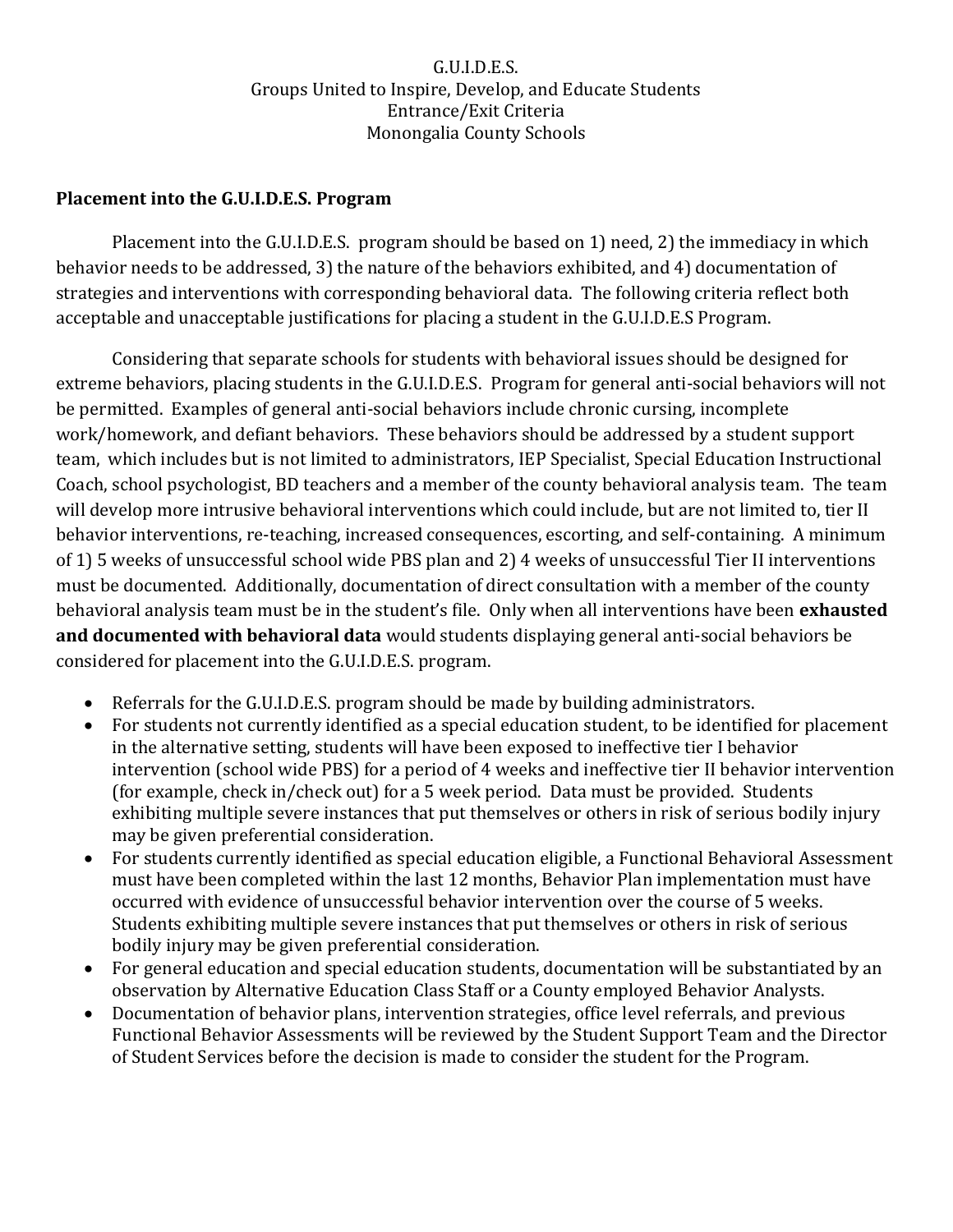Placement into the G.U.I.D.E.S Program should be reserved for students who display extreme behaviors that are considered an immediate threat to fellow students, staff, and/or themselves. Examples of extreme behaviors include multiple instances of general physical aggression toward peers (i.e. fighting), verbal threats of immediate physical harm towards peers and/or staff, and/or verbal threats or actual self imposed harm to self (i.e. self imposed injuries). Documentation of severe problem behaviors does not need to be as extensive as it does for general anit-social behavior. Each step (school wide PBS and Tier II interventions) are still required to be followed and supported with documentation, however, less time at each level is necessary to generate a meeting of the student support team. Placement into the G.U.I.D.E.S Program could also be independently determined on an as needed basis by the Director of Student Services.

## **Criteria transitioning back to home school**

A transition plan for returning to the student's home school should be discussed and included in the student's IEP prior to change of placement to the G.U.I.D.E.S Program and include specific language/criteria, such as, "The IEP team will reconvene within 45 days to review progress and determine appropriate programming". *This plan is necessary to avoid permanent unnecessary longterm placement away from the student's peers and the typical educational setting, and it provides criteria for transition back to the student's home school.*This plan should include the following:

- 1) Phase One of transition
	- a. The student should complete Levels One through Four in the G.U.I.D.E.S Program and meet the

behavioral objectives and individual transition goal at the criteria specified in the initial placement meeting. Prior to beginning Level 5 (transition), a Student Support Team meeting should be held to develop an individualized transition plan.

- 2) Phase Two of Reintegration
	- a. After completing criteria for phase one of the transition plan, the student will then be integrated back to their home school using an individualized transition plan. Schools of origin will be provided with training and support so that teachers in the least-restrictive environment can effectively support the student's individual needs. Adult mentors will be assigned to each student upon transition to their school of origin to track student attendance, attitude, behavior, grades, and provide positive reinforcement to aide in a successful transition. Schools of origin will be provided with ongoing support in facilitating student success. Staff from the G.U.I.D.E.S Program will assist in the transition process by: modeling/training staff members at the school of origin as to how to implement the behavior intervention plan, returning to the school with the student during the transition, and conducting follow up sessions to oversee the student's progress within their home school.